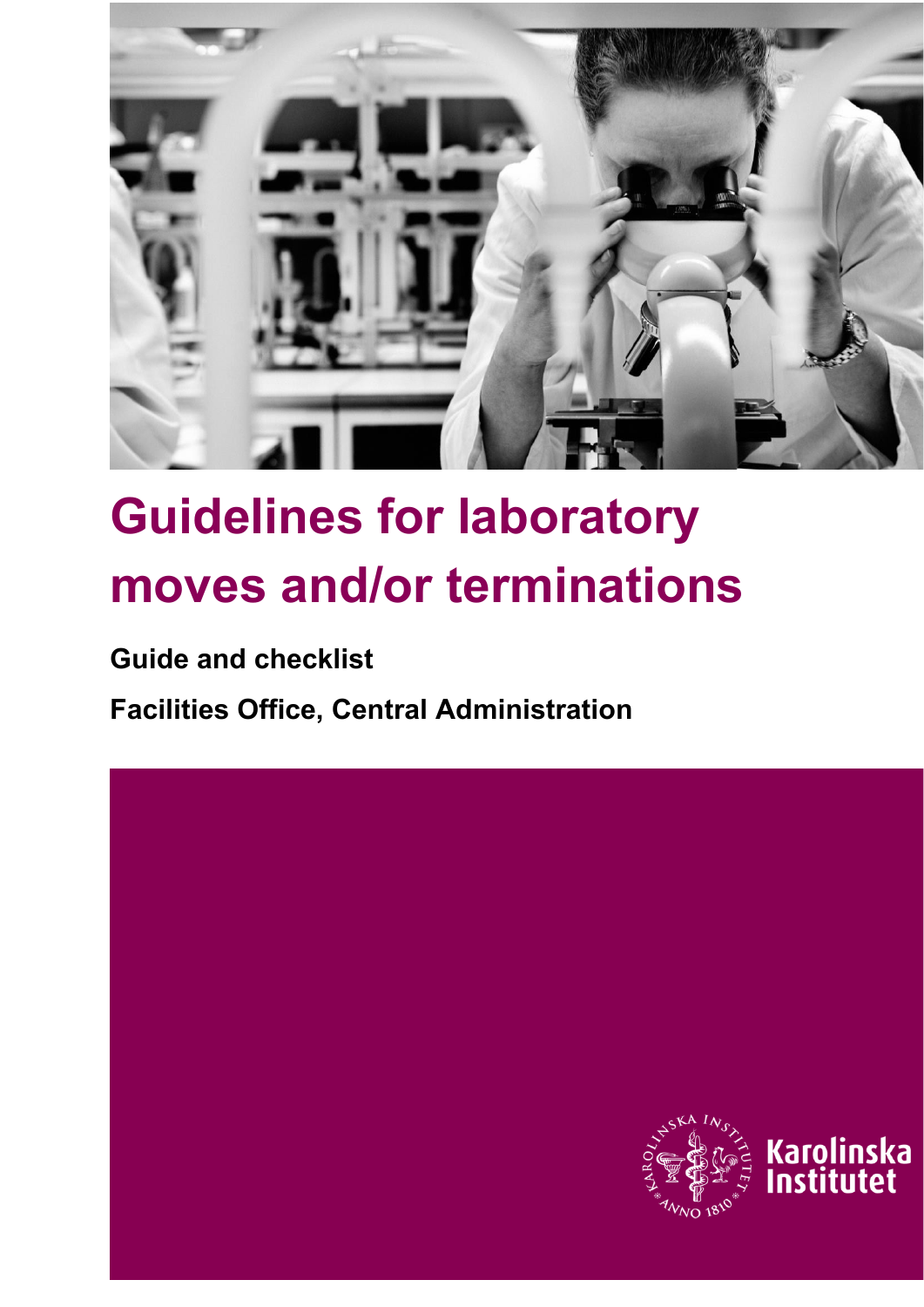# **KI's guide for laboratory moves and/or terminations**

The aim of this guide is to simplify laboratory moves and/or terminations for KI - personnel. Good planning will minimize risks for entrepreneurs, laboratory staff and all other personnel as well as risks for property loss and damages to equipment and/or scientific samples.

Contact information and links to supporting documents are listed at the last page of this document.

## **1. Definitions**

- **1.1** "Termination". Refers to the process where the PI and laboratory staff decontaminates, empties and cleans the laboratory areas in order to prepare the facilities for the next tenant.
- **1.2** "Biological material". All human-, plant- or animal pathogens; all human blood, blood components and products, tissues and bodily fluids; all human- or animal cell lines; all infected tissues from humans and animals; all cultured microorganisms, that is microbiological units that can breed or transfer genetic material including viruses and prions as well as recombinant DNA- material; all biological toxins. Also including "Sharps /infectious waste" and "Biological waste".
- **1.3** "Decontamination". The process wherein the PI together with laboratory staff disinfect, decontaminate and clean laboratory surfaces and equipment. The choice of decontamination method is dependent on the type of laboratory activities that has been performed in the area but must be proven effective for the types of contaminations present. Included in laboratory areas are, in addition to floors, walls and roofs, siphons and ventilation ducts all the way to the central canal, including filter units. Certain types of laboratory activities require a certificate of decontamination from a licensed decontamination firm.
- **1.4** "Dangerous goods". Substances whose packing, labelling and transport on public roads are regulated by law. This includes substances that are flammable, corrosive, reactive, toxic, radioactive, poisonous, carcinogenic, infectious or in other ways posing danger to human health or the environment.
- **1.5** "Abandoned laboratory". A laboratory where the research group has moved out but laboratory material (biological, chemical, radioactive), equipment or waste remain.

# **2. Roles and responsibilities**

**2.1** Principal investigator /unit manager or similar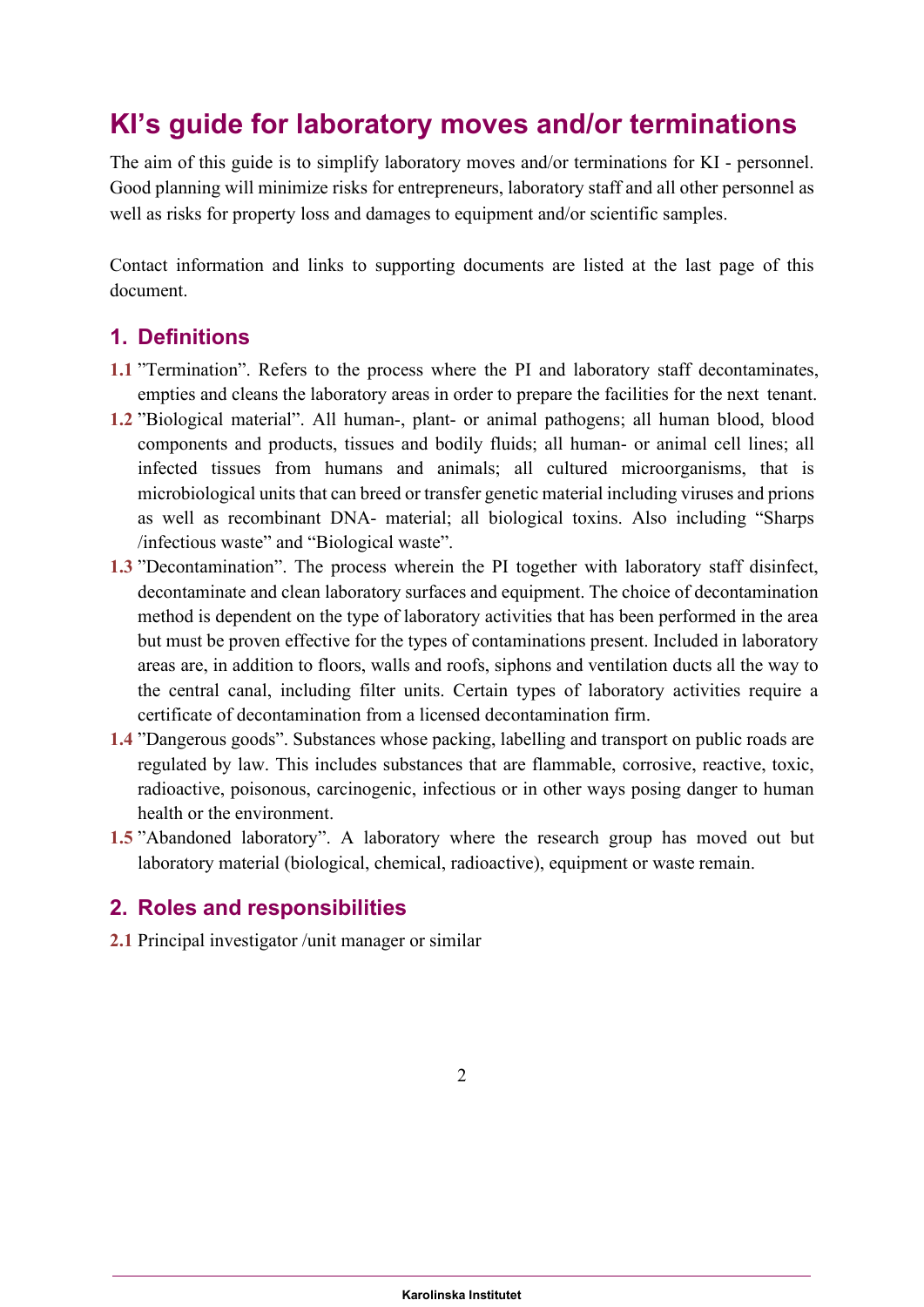- Is responsible for conducting a risk analysis prior to the move. The risk analysis shall include the required measures to minimize the risks before, during and after the move.
- Ensures that everything required for a safe move and proper termination of the old facilities is available.
- Ensures that the old laboratory areas are emptied and decontaminated. The facilities may have to be restored to their original state in case of more than reasonable wear.
- Covers the cost of the move.
- **2.2** Head of department or similar
	- Responsible for allocating enough resources for the coordination of the move.
	- Intendent or similar partakes in the inspection of the facilities after the move.
	- Covers the cost of decontamination of ventilation ducts and siphons, see section 1.3.
	- In cases of abandoned laboratories, the department where the PI was employed will have to manage termination and decontamination of the laboratory including cost.

#### **2.3**The central administration

- Responsible for procuring entrepreneurs for move and transport of dangerous goods
- Ensures that KI has a safety adviser for transport of dangerous goods.
- A representative from the Facilities Office will partake in the inspection of vacated laboratories and will collect certificate of decontamination and "avflyttningsdeklaration".

## **3. Procedure**

#### **3.1 Planning the move /termination**

| <b>Task</b>                                                                         | <b>Responsibility</b> |
|-------------------------------------------------------------------------------------|-----------------------|
| Risk assessment prior to the move <sup>1</sup> , see KI template for risk analyses. | PI /unit manager      |
| Security and emergency routines for all phases of the move shall be                 |                       |
| established, e.g. spillage, thefts, fire, slips, trips and cuts.                    |                       |

 $1$  AFS 2001:1 Systematic work environment management, section 8, 2:nd and 3:rd paragraph: "When changes to the activity are being planned, the employer shall assess whether the changes entail risks of ill-health or accidents which may re-quire measurements.

The risk assessment shall be documented in writing. The risk assessment shall indicate which risks are present and whether or not they are serious."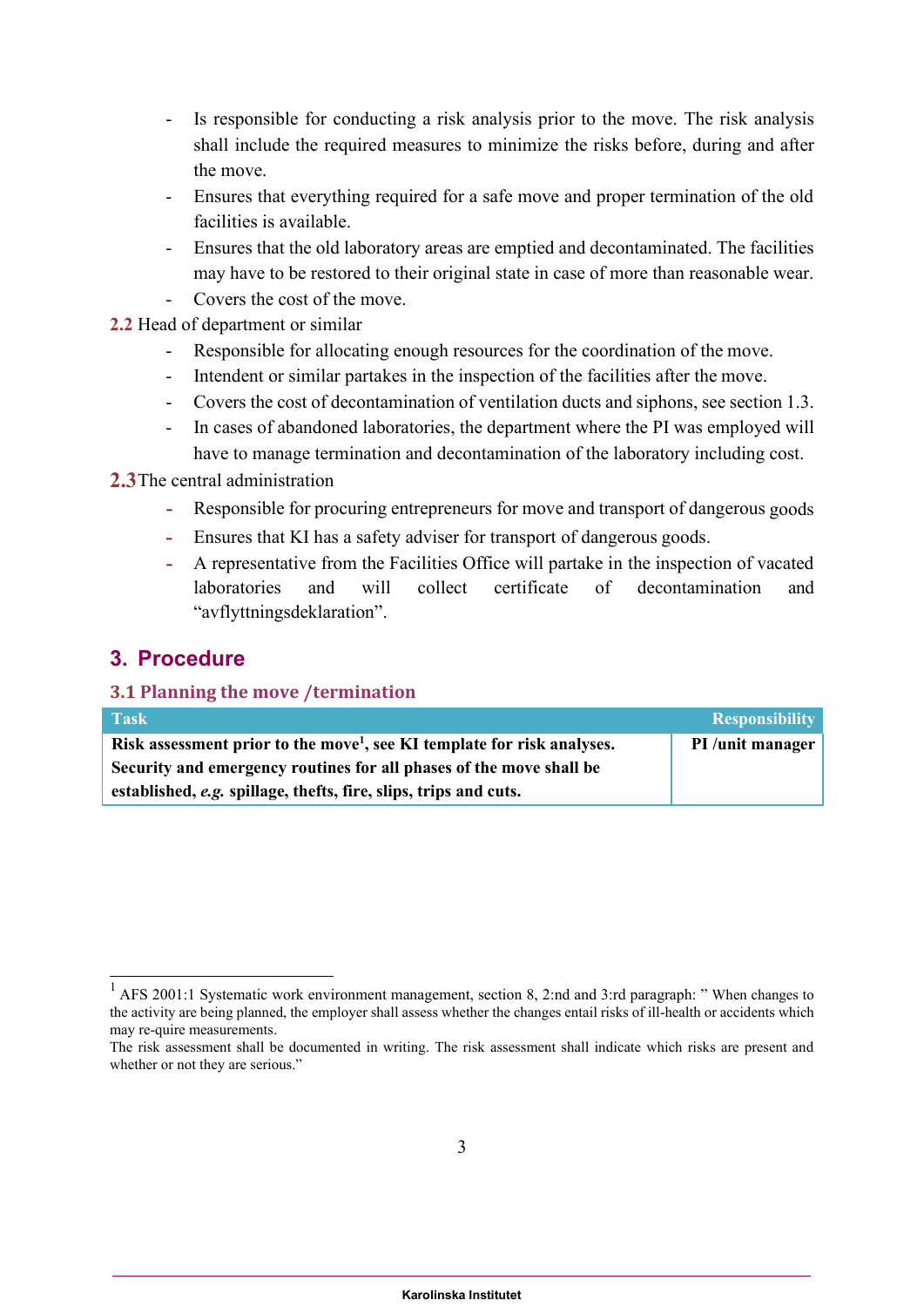| Conduct an inventory of all material that shall be moved as well as what                      | PI / unit manager   |
|-----------------------------------------------------------------------------------------------|---------------------|
| shall be disposed of as waste:                                                                | together with       |
| Are there radioactive materials or equipment that is contaminated                             | staff. Ask the      |
| by radioactivity?                                                                             | departemental       |
| Are there chemicals that are classified as dangerous goods?                                   | chemicals           |
| Advice: see section 14 in the safety data sheet, if the chemical has a                        | representative,     |
| UN number it is classified as dangerous goods.                                                | your                |
| Are there reactive and / or unstable chemicals $(e.g.$ perchloric<br>$\overline{\phantom{a}}$ | department's        |
| acid, sodium, peroxide forming chemicals)?                                                    | biosafety           |
| Are there old or unlabeled chemicals with unknown contents?<br>$\overline{\phantom{a}}$       | delegate and the    |
| Are there chemicals that require a permit? If so, a new permit for                            | radiation           |
| the new premises must be in order BEFORE the move.                                            | protection          |
| Are there biological material that is classified as dangerous goods                           | representative      |
| (advice: read KI's instruction "How to know whether your sample                               | for                 |
| is classified as dangerous goods")? N.b.! transport of biological                             | assistance.         |
| material belonging to biosafety level 3 requires special handling.                            |                     |
| Contact KI's biosafety coordinator if you intend to transport                                 |                     |
| material or equipment that belong to biosafety levels 3 or 4.                                 |                     |
| Are there narcotics or narcotic precursors <sup>2</sup> ?                                     |                     |
| Are there equipment that may be contaminated by dangerous                                     |                     |
| chemicals or biological materials?                                                            |                     |
| Do you own extra valuable equipment?                                                          |                     |
| Are there gas bottles?                                                                        |                     |
| Are there siphons or waste water tubing that is presumed to be                                |                     |
| contaminated with amalgam or mercury? Decontamination must be                                 |                     |
| reported to Miljöförvaltningen (Solna Stad, Stockholm or Huddinge                             |                     |
| kommun depending on where your laboratory is located) at least six                            |                     |
| weeks prior to start of decontamination.                                                      |                     |
| Make a list of equipment and material that shall be discarded from the                        | PI / unit manager   |
| laboratory (chemicals, biological material, radioactive isotopes, gas bottles,                | together with staff |
| equipment. N.b., equipment and furniture that are to be discarded or left                     |                     |
| behind must be also decontaminated!                                                           |                     |
|                                                                                               |                     |
| Also consider non-laboratory materials such as books, stationaries, folders                   |                     |
| and other materials that you do not intend to move to the new laboratory.                     |                     |
|                                                                                               |                     |
| Order extra waste containers since more material than what is normal is                       |                     |
| discarded during a move:                                                                      |                     |
| Yellow and black boxes + labels.                                                              |                     |
| Buckets and UN-labelled cans for chemical waste.                                              |                     |
| Ordinary waste containers for non-laboratory waste.<br>$\overline{\phantom{a}}$               |                     |
| Containers for papers with secret information.<br>$\overline{\phantom{a}}$                    |                     |
|                                                                                               |                     |

 $^2$  SFS 1992:1554 Förordning om kontroll av narkotika.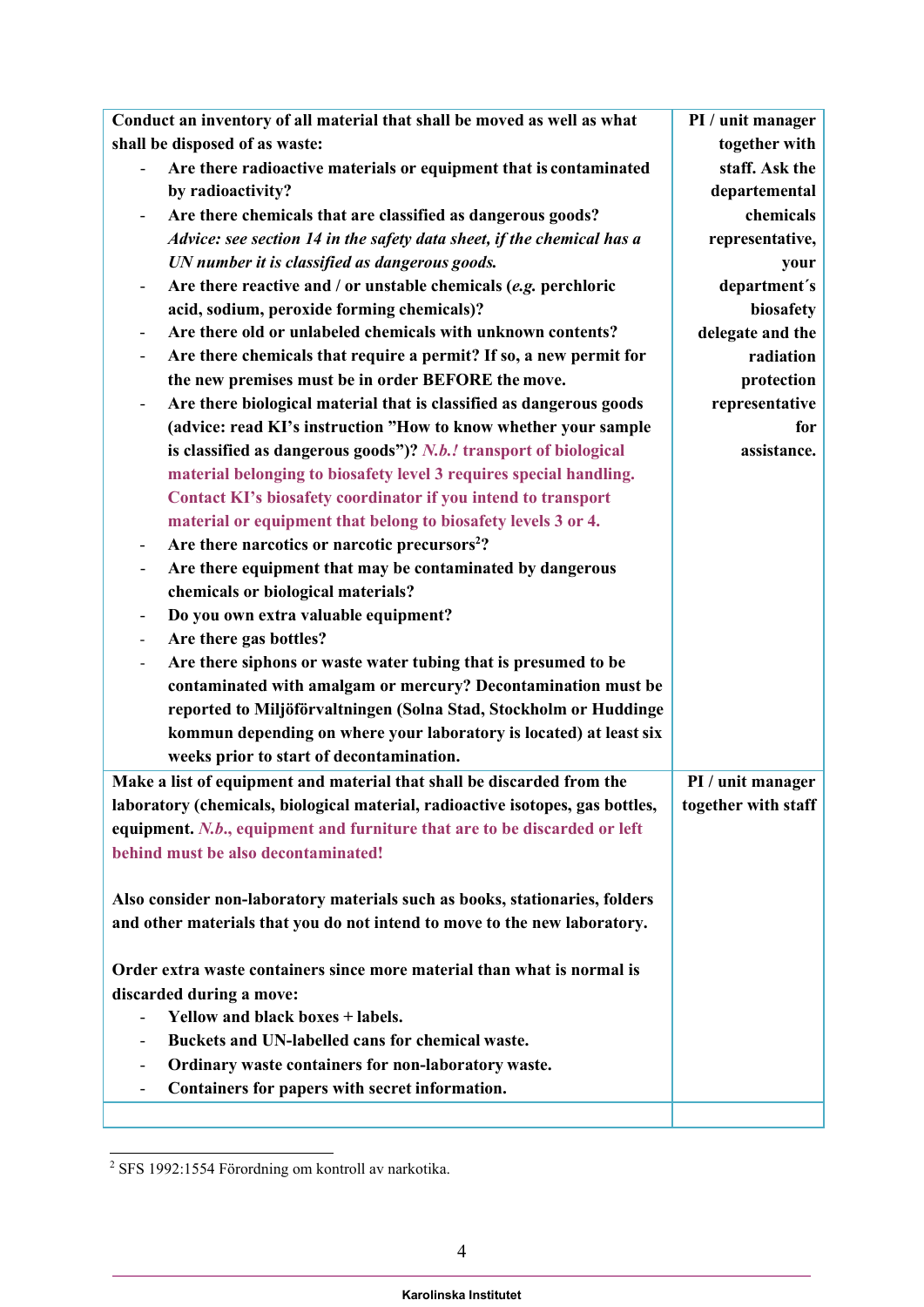| Make a list of equipment and rooms that require decontamination as well                                                                 | PI / unit manager |
|-----------------------------------------------------------------------------------------------------------------------------------------|-------------------|
| as the suitable methods for decontamination. Are you able to                                                                            | together with     |
| decontaminate everything yourself or do you need to contact a designated                                                                | laboratory staff  |
| firm for decontamination?                                                                                                               |                   |
|                                                                                                                                         |                   |
| In general:                                                                                                                             |                   |
| Radiation safety – all laboratories involved with radioactive isotopes require                                                          |                   |
| clearance. Please, contact KI:s radiation protection expert regarding                                                                   |                   |
| laboratories located at KI facilitie, and the medical physicists at Medicinsk                                                           |                   |
| strålningsfysik & Nuklearmedicin regarding laboratories located at hospital                                                             |                   |
| facilities.                                                                                                                             |                   |
|                                                                                                                                         |                   |
| Biological materials - use a suitable disinfectant where there maybe                                                                    |                   |
| biological contamination. The disinfectant must have a proven effect for the                                                            |                   |
| biological material in question. Common disinfectants are 70% ethanol or                                                                |                   |
| 10% chlorine (1:10, freshly made) for door handles, furniture and                                                                       |                   |
| equipment. Read the risk assessment and your report to the Swedish Work                                                                 |                   |
| <b>Environment Authority for information on suitable disinfectants.</b>                                                                 |                   |
|                                                                                                                                         |                   |
| Biological Safety Cabinets, including filter units, and similar equipment                                                               |                   |
| where potentially infectious material has been in use must be<br>decontaminated by a licensed entrepreneur. Such equipment must undergo |                   |
| re-certification after the move in order to ensure its proper function.                                                                 |                   |
|                                                                                                                                         |                   |
| Chemicals – clean with soapwater. If there is reason to suspect                                                                         |                   |
| contamination of particularly poisonous or persistent chemicals,                                                                        |                   |
| additional decontamination may be required.                                                                                             |                   |
|                                                                                                                                         |                   |
| Ventilated work places (fume hoods, suction tables, suction points) MUST                                                                |                   |
| be decontaminated. Notify intendent if chemicals may remain in the                                                                      |                   |
| ventilated work place, e.g. perchloric acid, mercury et c.                                                                              |                   |
| All siphons in laboratory areas, including siphons adjacent to ventilated                                                               |                   |
| work places MUST be decontaminated by procured decontamination                                                                          |                   |
| entrepreneur.                                                                                                                           |                   |
| Contact decontamination entrepreneurs and make an appointment for                                                                       | PI / unit manager |
| decontamination of equipment and premises.                                                                                              |                   |
| Order extra pick-up of waste. It is of particular importance to order pick-                                                             | PI / unit manager |
| up of chemical waste well in advance. Consult KI's rules for laboratory                                                                 | together with     |
| waste as well as general rules for sorting of waste.                                                                                    | laboratory staff  |
| Be extra careful with old chemicals and / or unlabeled bottles with                                                                     |                   |
| unknown content.                                                                                                                        |                   |
| Thermometers containing mercury must be removed from                                                                                    |                   |
| equipment and sorted as hazardous waste.                                                                                                |                   |
| Vacuum-pumps must be emptied of oil and the oil shall be handled                                                                        |                   |
| as hazardous waste.                                                                                                                     |                   |
| Empty gas bottles / containers shall be returned to their supplier.                                                                     |                   |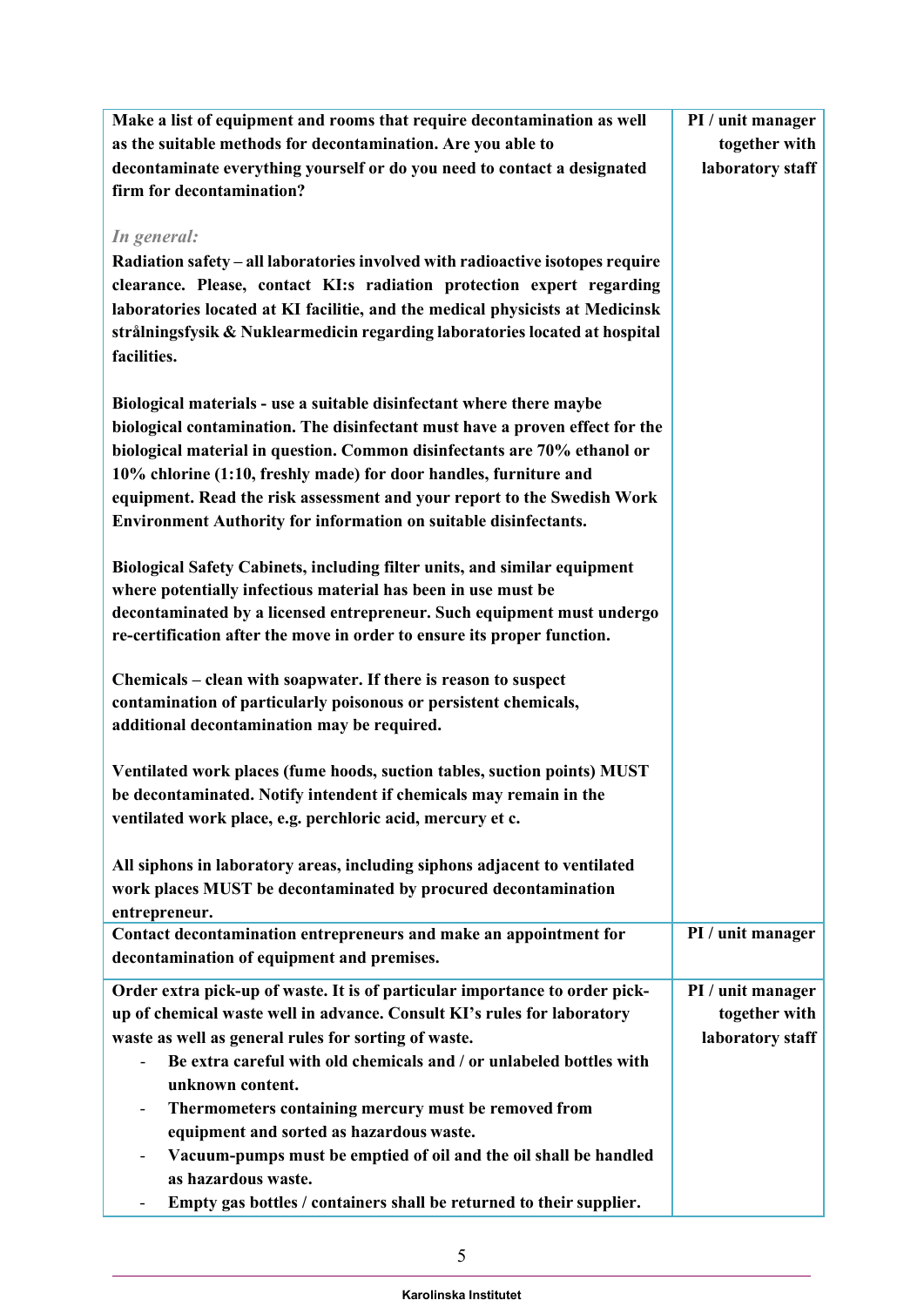| Sharp objects shall be collected and discarded as "Sharps /                                  |                   |
|----------------------------------------------------------------------------------------------|-------------------|
| infectious waste".                                                                           |                   |
| All radioactive waste must be taken to the Department's room for<br>$\overline{\phantom{a}}$ |                   |
| radioactive waste.                                                                           |                   |
| Book extra pick-up of bulky waste (furniture, refrigerators / freezers,                      |                   |
| equipment, et c).                                                                            |                   |
| Order material required for the move. In addition to cardboard boxes, you                    | PI / unit manager |
| may need plastic bags, absorbant material, labels (e.g. "fragile", "this side                | together with     |
| up"), silver tape and material for handling spills of chemicals or biological                | laboratory staff  |
| material. Safety equipment and absorbant material must be accessible both                    |                   |
| for packing, transport and unpacking.                                                        |                   |
| If you are transporting dangerous goods – remember that special packing                      |                   |
| material and labels are required (different types depending on the type of                   |                   |
| dangerous goods).                                                                            |                   |
| Communicate with all affected parties (intendent, janitor, staff et c) when                  | PI / unit manager |
| and how the move and decontamination will take place.                                        |                   |

# **3.2 During the move / termination**

| <b>Task</b>                                                                                | <b>Responsibility</b> |
|--------------------------------------------------------------------------------------------|-----------------------|
| All equipment that has been decontaminated shall be labelled with the                      | PI / unit manager     |
| label "KI Sanerad utrustning". Only equipment with this label will be                      | together with         |
| transported, either to the new location or as waste.                                       | personnel who         |
|                                                                                            | conduct the           |
|                                                                                            | decontamination       |
| Ensure that all equipment is labelled with content, warning labels,                        | PI / unit manager     |
| destination, owner and telephone number to contact persons (and, if                        | together with         |
| applicable "fragile" or "this side up").                                                   | laboratory staff      |
| Ensure that dangerous goods is correctly classified, packed, labelled and                  | PI / unit manager     |
| transported with a licensed transport firm. If there are any uncertainties,                |                       |
| contact KI's safety adviser for transport of dangerous goods.                              |                       |
| Liquid nitrogen must be transported by a transport firm with                               | PI / unit manager     |
| corresponding license.                                                                     |                       |
|                                                                                            |                       |
| All reactive or unstable chemicals, e.g. percloric acid, sodium, peroxide                  |                       |
| forming chemicals et c must be transported by a transport form with                        |                       |
| corresponding license.                                                                     |                       |
| Biological material must be packed by laboratory staff.                                    | PI / unit manager     |
| The minimum standard packaging consists of a leak-proof                                    | together with         |
| primary container, absorbant material and a leak-proof,                                    | laboratory staff      |
| sealable secondary container.                                                              |                       |
| All biological material shall be labelled correctly. The label<br>$\overline{\phantom{a}}$ |                       |
| shall include: name, PI / unit manager, destination, the type of                           |                       |
| biological agent, biosafety level, telephone number and if                                 |                       |
| applicable with "fragile". Biological material that is classified                          |                       |
| as biosafety level 2 shall be labelled with the biosafety symbol.                          |                       |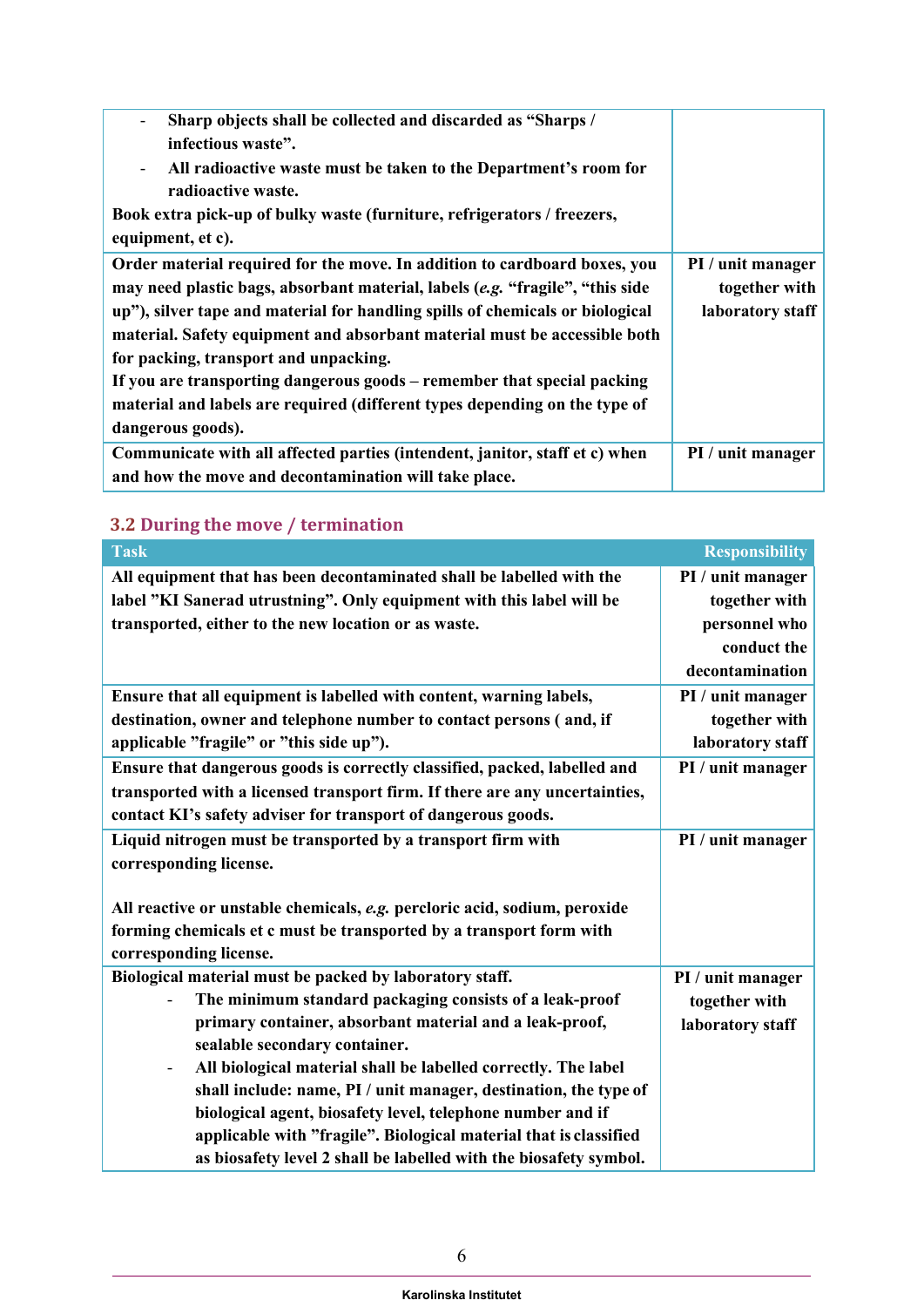| The biological material must be transported directly to the                          |                   |
|--------------------------------------------------------------------------------------|-------------------|
|                                                                                      |                   |
| destination not via lunch rooms or other public spaces.                              |                   |
| Freezers can be transported with biological materials inside                         |                   |
| provided that the transportation is within the same campus                           |                   |
| (not public roads) and that they are filled with packing                             |                   |
| material so that the biological material is fixated during                           |                   |
| transport. Refrigerators and incubators must be empty and                            |                   |
| decontaminated prior to transport.                                                   |                   |
| Lab coats but not gloves shall be worn during transport.<br>$\overline{\phantom{a}}$ |                   |
| Gloves and emergency spill equipment, including a suitable                           |                   |
| disinfectant, must be available during transport.                                    |                   |
| For detailed instructions, read "How to pack specimens correctly".                   |                   |
| Laboratory equipment and furniture. Provide information to the                       | PI / unit manager |
| transport firm if the equipment / furniture require special handling.                |                   |
| Shut off alarms to freezers and other equipment on the day of the move.              | PI / unit manager |
| Ensure that keys and lock-combinations are available.                                | PI / unit manager |
| All CLP-classified chemicals must be stored according to KI rules upon               | PI / unit manager |
| arrival at the new facilities, <i>i. e.</i> ventilated cupboards or fire safety      |                   |
| cabinets. Chemicals cannot be stored together if this in any way increases           |                   |
| risks.                                                                               |                   |
|                                                                                      |                   |

# **3.3 After the move / termination**

| <b>Task</b>                                                                 | <b>Responsibility</b> |
|-----------------------------------------------------------------------------|-----------------------|
| Ensure that all remaining waste and equipment is disposed of in the         | PI / unit manager     |
| correct manner. Equipment or waste must not remain in corridors or          | together with         |
| laboratories without prior arrangement with the intendent. Check that all   | laboratory staff      |
| drawers, cupboards et c are empty. Make sure that no sharp objects          |                       |
| remain in siphons or fume hoods.                                            |                       |
| Decontaminate the laboratory areas when all equipment has been moved        | PI / unit manager     |
| and remaining waste has been disposed of. All visible contamination and     | together with         |
| dirt must be cleaned and removed.                                           | laboratory staff      |
|                                                                             |                       |
| Do not forget laboratory corridors, and common laboratory areas such as     |                       |
| equipment rooms, freezers rooms, cell culture labs, gel rooms et c.         |                       |
| Once the laboratory areas have been decontaminated, all warning signs       | PI / unit manager     |
| and symbols are to be removed.                                              | together with         |
|                                                                             | laboratory staff.     |
| Fill in "Avflyttningsdeklarationen" one per laboratory, and ensure that all | PI / unit manager     |
| necessary decontamination certificates are attached as appendices.          |                       |
| Book appointment for inspection of the laboratory areas with intendent      | PI / unit manager     |
| or other representative of your department, a representative from the       |                       |
| Facilities office and a representative of the land lord. The completed      |                       |
| "Avflyttningsdeklaration" shall be handed over to the intendent and the     |                       |
| Facilities office, who will decide whether decontamination is satisfactory. |                       |
| If additional decontamination is considered required, this will be noted in |                       |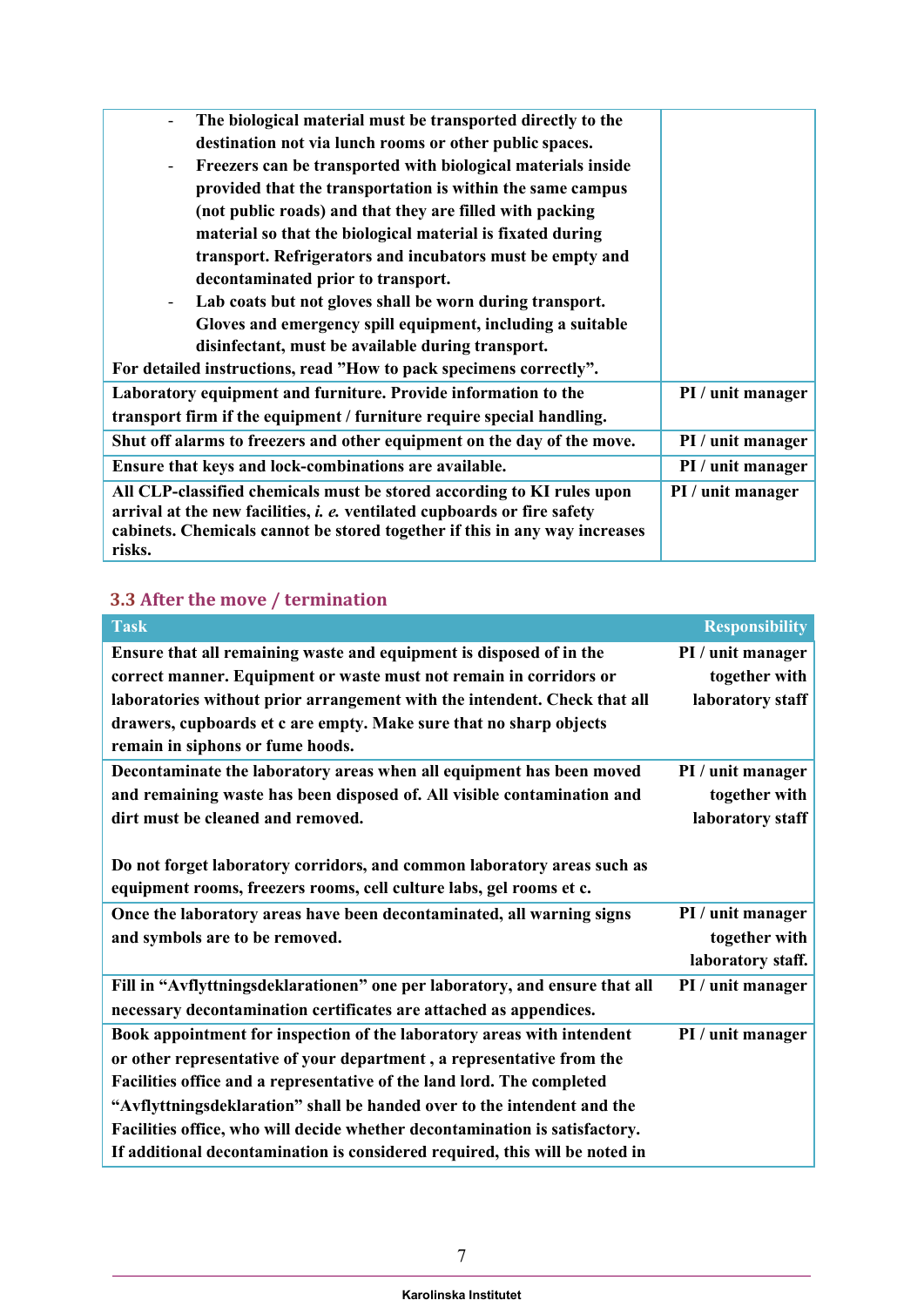| the "Syn och åtgärdsprotokoll".                                                                                   |                   |
|-------------------------------------------------------------------------------------------------------------------|-------------------|
| Ensure that registers, permits, reports and licenses are updated with                                             | PI / unit manager |
| information on the new facilities, e.g.:                                                                          |                   |
| Chemical inventory in the Chemical product database KLARA.<br>$\overline{\phantom{a}}$                            |                   |
| Notifications and permits for work with micro-organisms and<br>$\overline{\phantom{a}}$                           |                   |
| <b>GMM:s to the Swedish Work Environment Authority.</b>                                                           |                   |
| Local license for work with ionizing radiation to the radiation<br>$\overline{\phantom{a}}$<br>protection expert. |                   |
| Do not forget permits for A- and B-chemicals, which must be<br>٠                                                  |                   |
| renewed prior to the move!                                                                                        |                   |

## **4. Further reading, documents and contact information:**

#### **4.1 Waste**

*4.1.1. KI rules*

KI rules for sorting of waste: [http://ki.se/en/staff/waste-management?\\_ga=2.84409052.455238038.1513332307-](http://ki.se/en/staff/waste-management?_ga=2.84409052.455238038.1513332307-1313263478.1459754773) [1313263478.1459754773](http://ki.se/en/staff/waste-management?_ga=2.84409052.455238038.1513332307-1313263478.1459754773)

#### KI rules for laboratory waste:

<http://ki.se/en/staff/laboratory-waste>

#### *4.1.2. Contact information*

*Extra vessels for waste and pick up of bulky waste*: Campus Flemingsberg: Veolia AB Tomas Arlinder

Tel: 08-54610852 E-mail: [Tomas.Arlinder@veolia.se](mailto:Tomas.Arlinder@veolia.se)

| Campus Solna: | Liselott Lööf AB                        |
|---------------|-----------------------------------------|
|               | Sebastian Lindroos                      |
|               | Tel: 070-7504131                        |
|               | E-mail: sebastian.lindroos@llbolagen.se |

For paper with sensitive information, contact: Reisswolf, Stena Recycling E-mail: [reisswolf@stenarecycling.se](mailto:reisswolf@stenarecycling.se)

*Chemical waste and extra pick-up of "Sharps/infectious waste" and "Pharmaceutical waste":*

> Stena Recycling AB, Phone: 08 – 83 23 00 E-mail: [sthlm.order.transport@stenarecycling.se](mailto:sthlm.order.transport@stenarecycling.se) Sorting and chemical issues: Kasper Andersson, Stena Recycling AB Phone: 010-445 72 24 E-post: [kasper.andersson@stenarecycling.se](mailto:kasper.andersson@stenarecycling.se)

#### **4.2 Biosafety**

KI rules for handling of biological agents are available on the KI staff portal: <https://staff.ki.se/biosafety>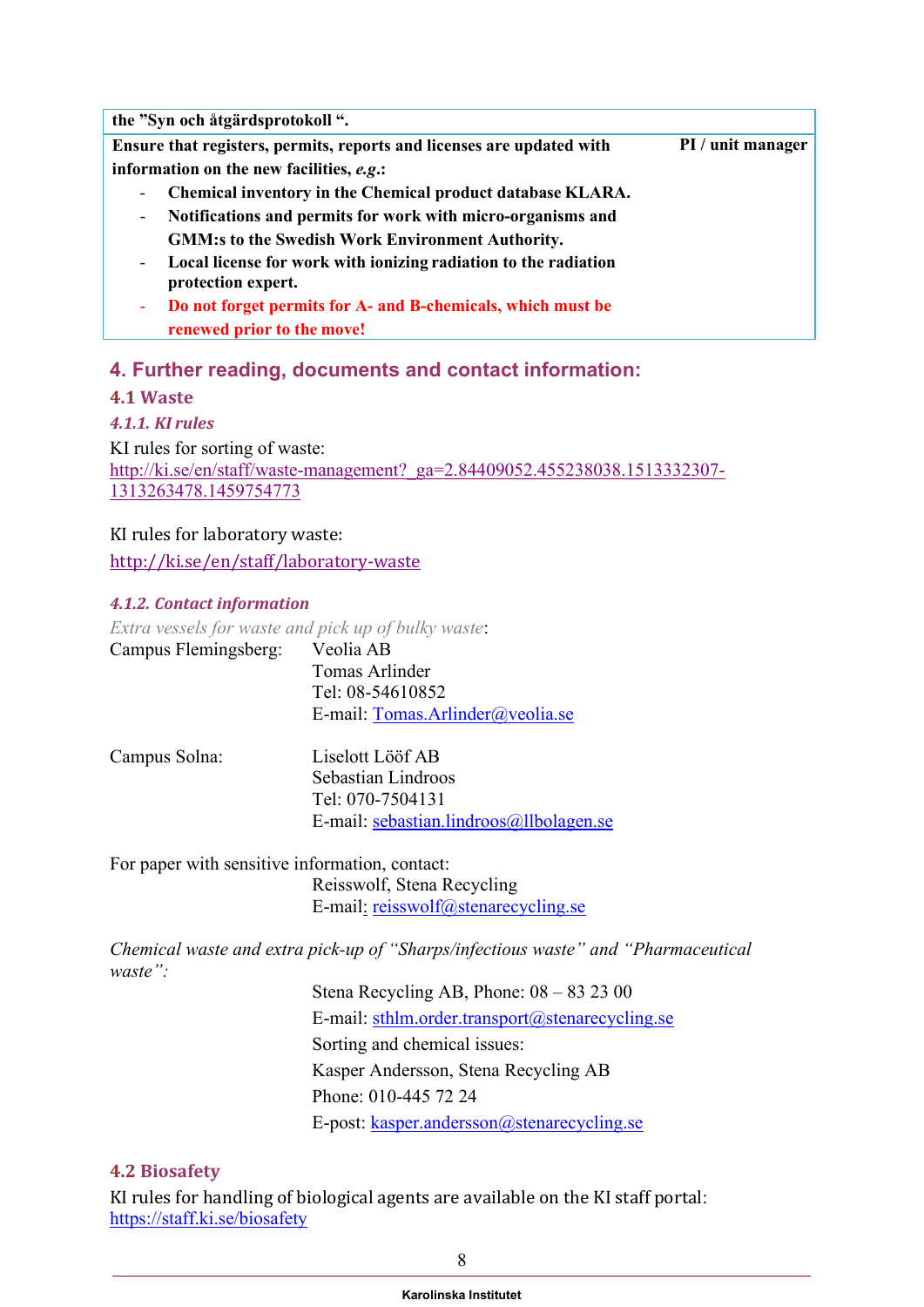Homepage with information on methods for disinfection for various biological agents: <http://www.phac-aspc.gc.ca/lab-bio/res/psds-ftss/index-eng.php>

**4.3 Labels "KI Sanerad utrustning" och "KI Ej laboratorieutrustning"** These labels shall be attached to all furniture / equipment prior to transportation, whether the items are transported to the new facilities or whether they are to be discarded as waste.

It is important that furniture or equipment that may be contaminated with chemicals, biological agents or other hazardous compounds are correctly labeled in order to prevent risks to humans, the society and the environment.

| KI                     |
|------------------------|
| Laboratorieutrustning! |
|                        |
|                        |
| Datum:                 |
| Utförare:              |
| Tel nr · · · · ·       |



#### **4.4 KI instructions for laboratory moves, "avflyttningsdeklaration" and "syn- och åtgärdsprotokoll"**

These documents are only available in Swedish. Anvisning avseende intern avflyttning, Avflyttningsdeklaration" and "Syn och åtgärdsprotokoll" are possible to download at the KI staff web:<http://ki.se/medarbetare/infor-flytt-ocheller-avveckling-av-laboratorielokaler>

## **4.5 Radiation safety**

Please, read more about radiation protection guidelines and who to contact at [https://staff.ki.se/radiation-safety.](https://staff.ki.se/radiation-safety)